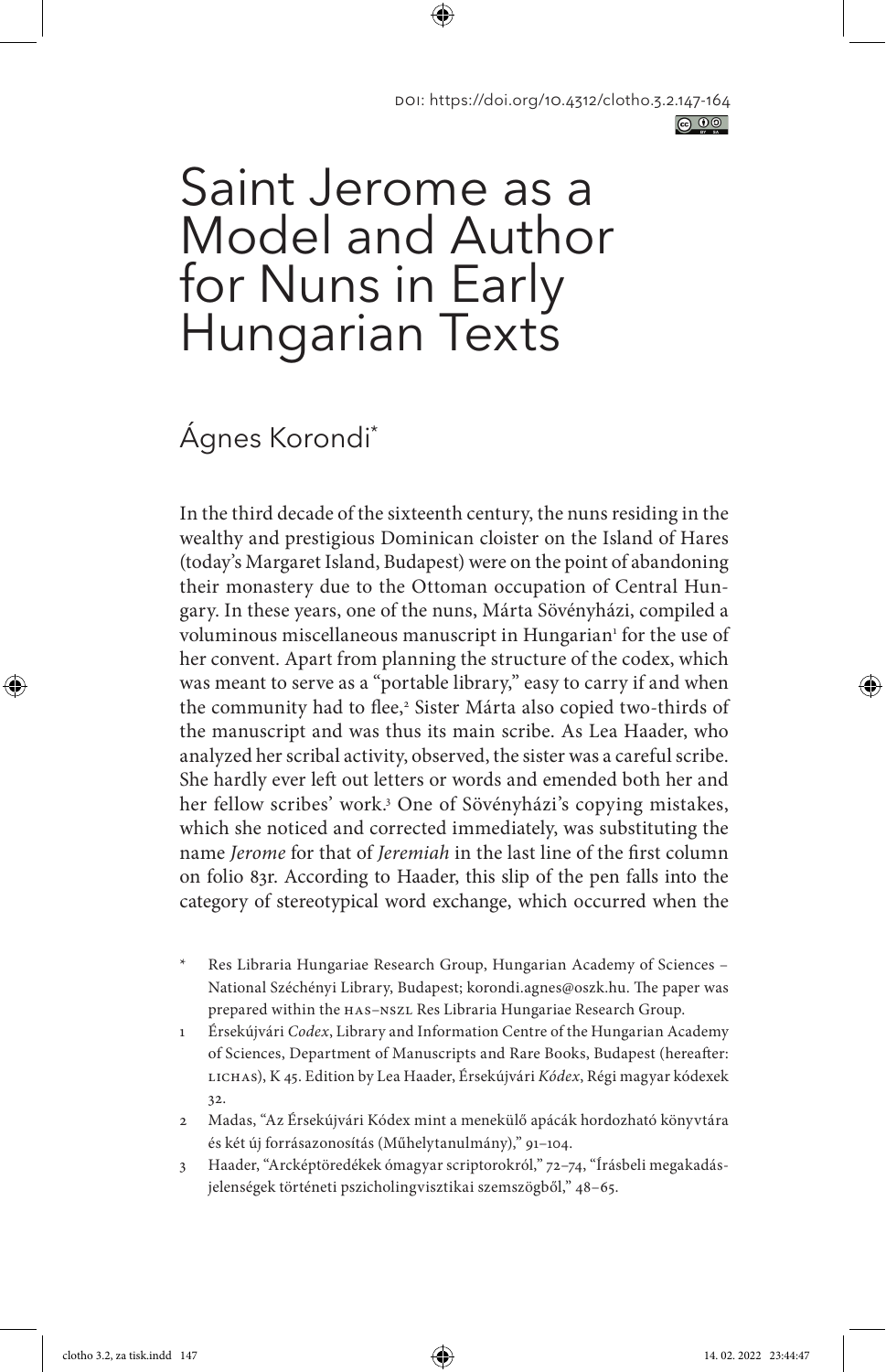scribe automatically wrote down a well-known and frequently used formula or a stereotypical expression instead of an infrequent one.4 Because otherwise the sister committed such errors less frequently than male scribes,<sup>5</sup> the substitution of Jerome's name for Jeremiah's is even more revealing. It indicates that the name of the Church Father came more easily to the Dominican nun than that of the prophet when seeing the name of an authority beginning with the letters *Jer*-. How popular was, in fact, Saint Jerome in the vernacular literature of late medieval Hungary? Was he indeed a well-known figure among literate nuns? Furthermore, in what capacity was he popular among the writers and readers of Hungarian-language literature? The paper will attempt to answer these questions.

Jerome was venerated during the late Middle Ages in the Hungarian Kingdom, even though the great biblical philologist was far from being among the most popular saints of the country. According to the testimony of textual and visual sources, such as sermons, church wall paintings, or altarpieces,<sup>6</sup> he was in general honored as one of the four Latin Fathers and often represented in the company of Ambrose, Augustine, and Gregory the Great. By the end of the Middle Ages, however, the increasing number of sources and an upsurge in his cult<sup>7</sup> enables us to analyze Jerome's reception by different smaller Hungarian communities, who interpreted his figure slightly differently, emphasizing this or that aspect of his long life and varied theological and philological activity. The community best known by contemporary international scholarship was formed by the humanists of King Matthias' court, who appreciated the saint's philological and historical achievements as well as his style.<sup>8</sup> The community whose

- 6 The churches and monasteries dedicated to him are listed in Mező, *Patrocíniumok a középkori Magyarországon*, 160–61. The most important textual and visual sources of Jerome's Hungarian cult are mentioned by Bálint, *Ünnepi kalendárium: A Mária-ünnepek és jelesebb napok hazai és közép-európai hagyományvilágából*, vol. 2, 335–36. For the representations of Jerome on altarpieces in medieval Hungary see Radocsay, *A középkori Magyarország táblaképei*, 260, 285, 373, 436, 441, 453.
- 7 On the reshaping and development of his cult in this period, see Rice, *Saint Jerome in the Renaissance*.
- 8 They owned several high-quality manuscripts containing Jerome's works, see Csapodi and Csapodiné Gárdonyi, *Bibliotheca Hungarica: Kódexek* és *nyomtatott könyvek Magyarországon 1526 előtt*, vol. 1–3. The famous Corvina Library contained seven codices with works by Jerome. For further detail see: "Virtual

<sup>4</sup> Haader, "Írásbeli megakadásjelenségek," 56.

<sup>5</sup> Ibid., 56.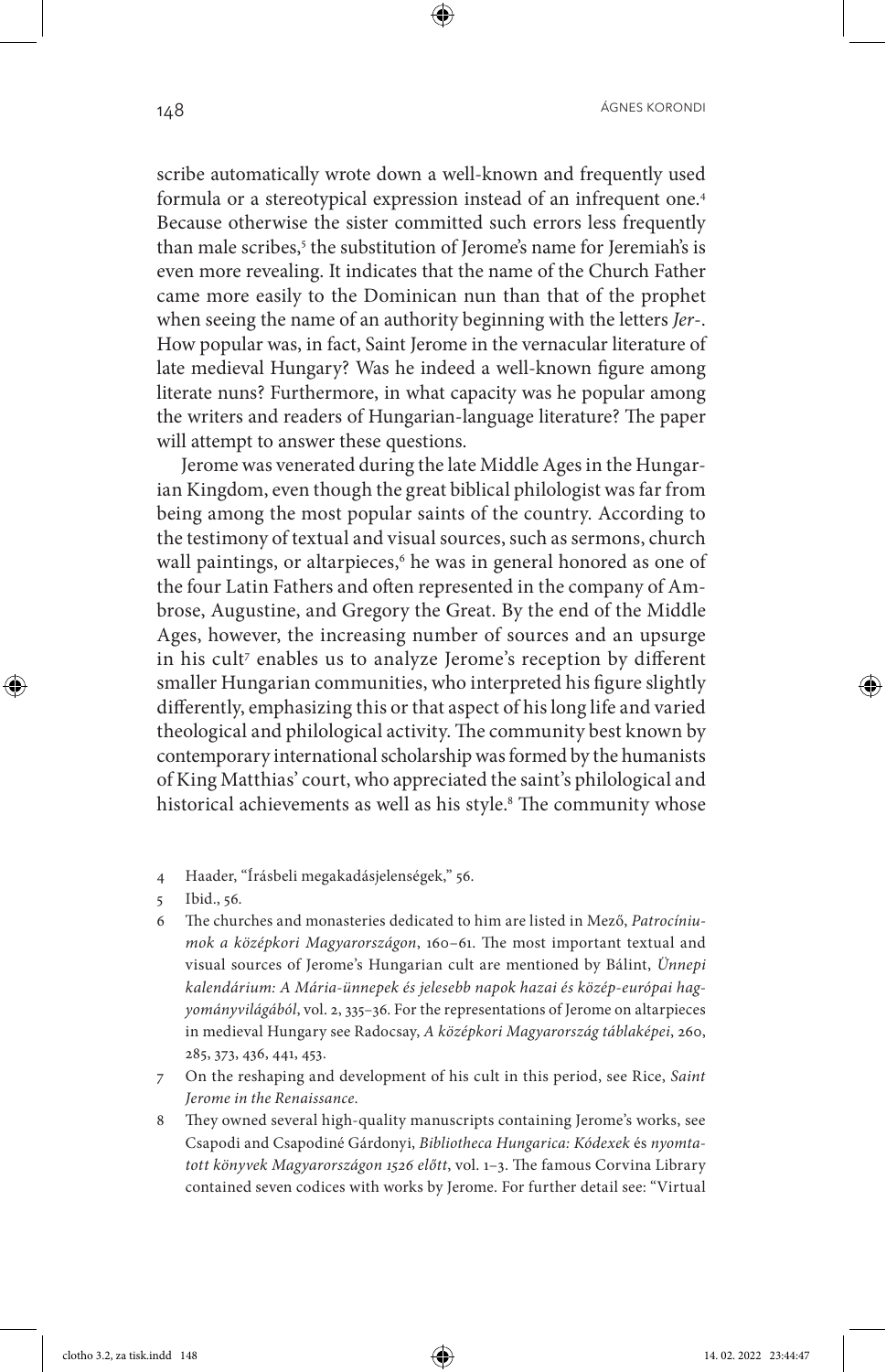image of Jerome is discussed here is a much less lettered group, consisting mainly of moderately educated nuns, tertiaries, and lay brothers, as well as some wealthy laypersons connected with specific monastic communities as patrons. They are, in short, the readership of the first significant body of Hungarian-language texts.

This corpus of approximately 45 surviving codices<sup>9</sup> was created in the last decades of the 15th and first four decades of the 16th century.<sup>10</sup> Most of them were copied for and by the Dominican nuns living on the Island of Hares and the Poor Clares of Old Buda. Both these cloisters were founded by the royal family and were exceptionally wealthy. The nuns usually were of noble, occasionally even of royal birth;<sup>11</sup> therefore, their level of education was presumably higher than that of an average late medieval Hungarian nun. Moreover, both monasteries were influenced by the Observant reform movement, which regarded vernacular literature as a useful educational and devotional tool. The Hungarian-language manuscripts were meant to serve as communal and private readings for the sisters whose mastery of the Latin language probably did not rise above the ability to recite and to understand, to some degree, the texts of the Holy Office. Therefore, the manuscripts prepared for them contained the Hungarian translation of religious rules, sermons, legends, exempla, prayers, biblical and liturgical texts, as well as various treatises and teachings about religious life, virtues and vices, death, and the afterlife. Some other similar manuscripts were

Corvinas," Bibliotheca Corvina Virtualis, National Széchényi Library, available online. Out of these two were displayed in the Corvina exhibition organized in 2018–2019 in the National Széchényi Library, Budapest. For their short English and detailed Hungarian descriptions, see Zsupán and Földesi, *The Corvina Library and the Buda Workshop: A Guide to the Exhibition*, 92, 150; Pócs, "D12 (= Kalauz / Guide 2018, Kat. D12) Szent Jeromos: Kommentár Szent Pál leveleihez (Commentarii in Epistolas S. Pauli ad Galatas, ad Ephesios, ad Titum, ad Philemonem): Nicolaus de Lyra: Postilla a zsidókhoz írt levélhez (Postilla super S. Pauli Epistolam ad Hebraeos)," 231–34; Zsupán, "F 8 (= Kalauz / Guide 2018, Kat. F8) Eusebius Krónikájának második könyve (Chronikoi kanones) Szent Jeromos latin fordításában," 309–11.

- 9 The exact number is debatable, because some of these manuscripts are only fragments called codices in the Hungarian secondary literature. Some were divided into several parts during the nineteenth century, while others consist of several parts that were probably bound together later than the Middle Ages.
- 10 Horváth, *A magyar irodalmi műveltség kezdetei: Szent Istvántól Mohácsig*, 111– 290.
- 11 Romhányi, "The Monastic Topography of Medieval Buda," 210–11, 221–22, Klaniczay, "Sacred Sites in Medieval Buda," 229–54.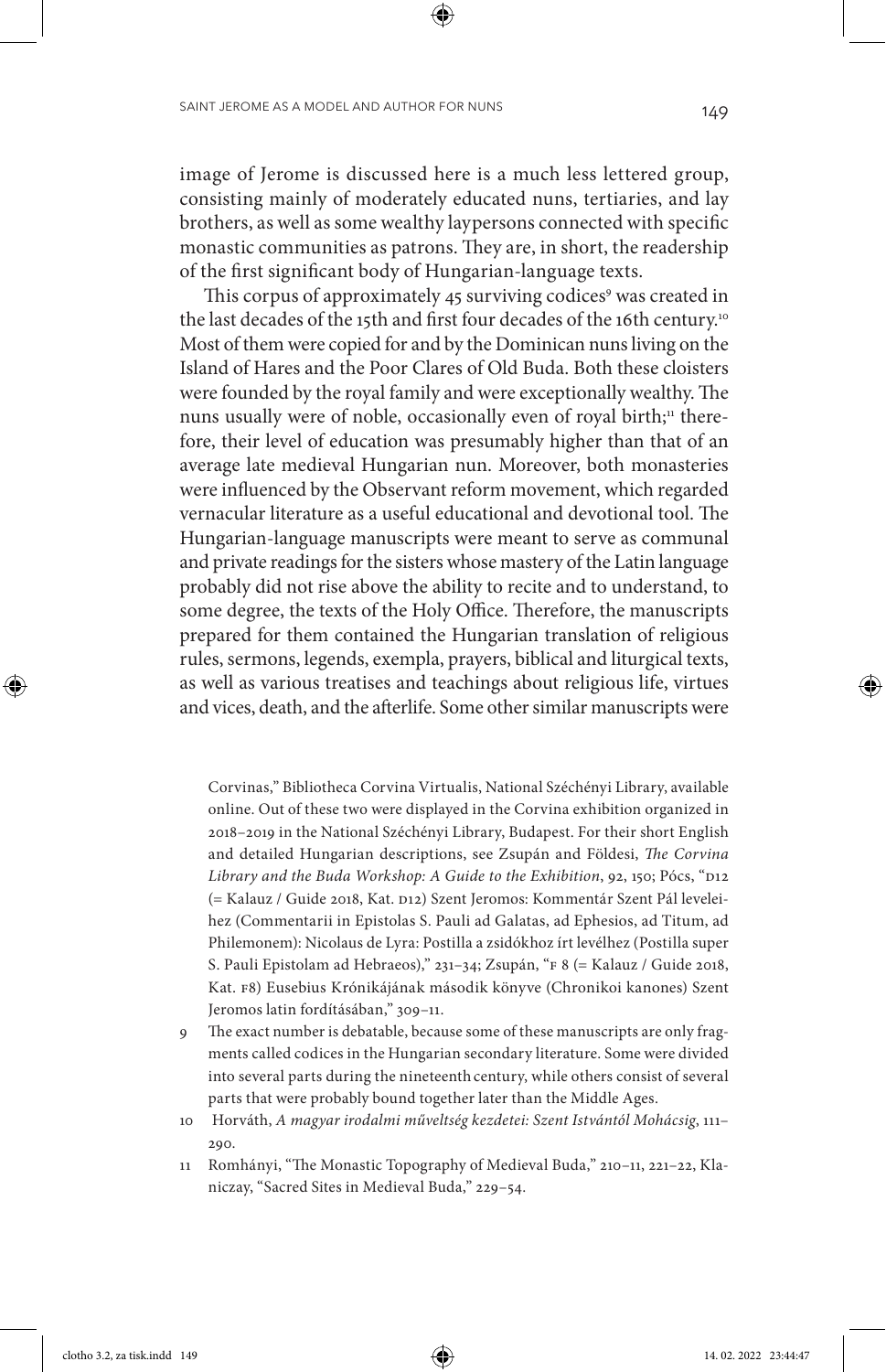ÁGNES KORONDI 150

prepared for Franciscan tertiary communities and Premonstratensian nuns.12 The Pauline hermits of Nagyvázsony and the Carthusians of Lövöld also compiled books in the vernacular for their wealthy lay patrons and the lay brothers and sisters of their order.

Jerome is a prominent figure in these Hungarian-language manuscripts. Some of the codices contain texts attributed to him; others include legends and exempla about his life and miracles. Two Bible translators mention him as a model. In addition, the vernacular sermon collections often quote him as an authority, although the general practice in transposing scholastic sermons was to omit some of the references or substitute phrases such as "the doctors state" for the name of the cited author. The translators and scribes did not wish to burden their readers with potentially unfamiliar names.<sup>13</sup> Jerome's name was often included, demonstrating that he was considered a well-known author even among nuns, tertiaries, and laypersons not very well-versed in patristic literature. In what follows, I will discuss the Hungarian-language texts attributed to or speaking about Saint Jerome and provide a short overview of the codices that contain them. Finally, I will underline why the given text could have been considered helpful for the intended audience, and what aspects of Jerome's life and activity were emphasized as worthy of admiration and imitation.

Among the works attributed to Jerome in the Hungarian corpus, only one goes back partly to a text authored indeed by him: the life of Saint Paul, the First Hermit, preserved in a manuscript of legends and prayers.14 It was copied in the early sixteenth century by the Pauline Hermits for a layperson named Simon, probably a patron of the monastery of Nagyvázsony.15 This order of hermits of Hungarian origin, named after Paul of Thebes, whose relics were then preserved in the monastery of Budaszentlőrinc, valued Paul's legend and Jerome as its author and a major champion of ascetic life. Therefore, it was natural for them to propagate this text even in Hungarian among those connected with their order. The Hungarian text was not a

- 12 On the manuscript culture of these female religious communities see Lázs, *Apácaműveltség Magyarországon a XV–XVI. század fordulóján: Az anyanyelvű irodalom kezdetei*.
- 13 About the handling of authorities in the Hungarian vernacular see Tarnai, "*A magyar nyelvet írni kezdik": Irodalmi gondolkodás a középkori Magyarországon*, 263.
- 14 *Peer Codex*, National Széchényi Library, Manuscript Collection, Budapest (hereafter NSZL), MNy 12, 18v–58r. Edition by Kacskovics-Reményi and Oszkó, *Peer-kódex*, Régi magyar kódexek 25.
- 15 Kacskovics-Reményi and Oszkó, "Bevezetés," 15–16.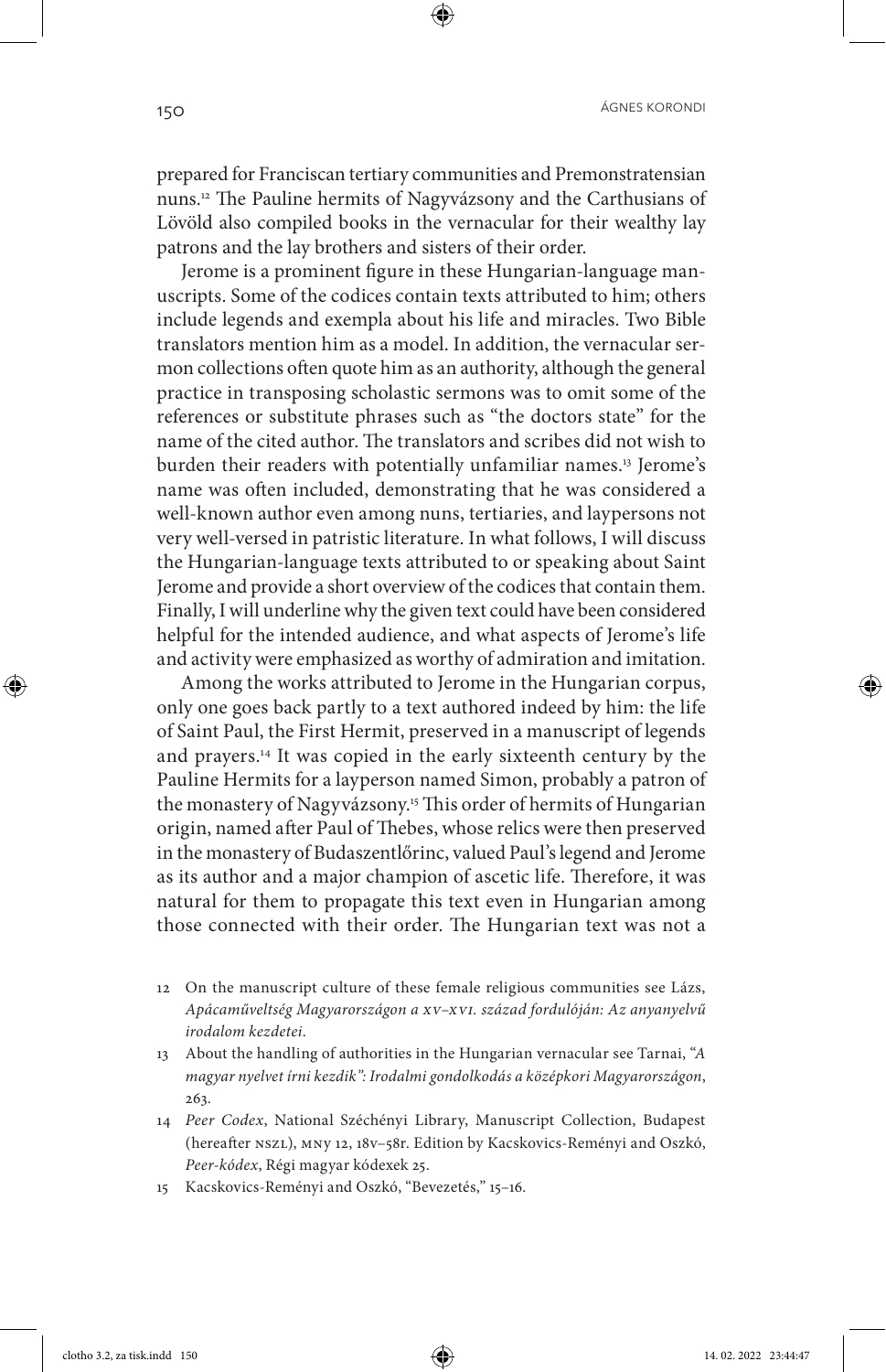word-for-word translation of Jerome's *Vita Pauli*. However, parts of it originated directly from Jerome's text. The translator referred to the original author several times in phrases such as "Saint Paul the first hermit, as Saint Jerome who wrote his life testifies."<sup>16</sup> The compiler and translator of the vernacular text may have used the 1511 Venice edition of the legend published by the erudite Pauline Father, Bálint Hadnagy.<sup>17</sup>

The ascetic life is also the topic of a religious rule attributed to Jerome during the Middle Ages, copied for the Dominican nuns on the Island of Hares into the same manuscript as the legend of Saint Francis of Assisi.18 The translation of the *Regula monachorum* is not complete. The text ends mid-sentence abruptly. While the original rule has forty-one chapters, there are only twenty-one in the *Virginia Codex*. Several chapters have been abbreviated; some have been merged or left out.19 The text was adapted to the needs of Dominican nuns, teaching them about the fundamental virtues required by communal life (such as humility, obedience, and unity), the rights and duties of the prioress, or the correct behavior in the company of laypersons, and several other aspects of religious life. Since the rule was allegedly addressed to Eustochium, Jerome's spiritual daughter, and her community of women, the Church Father was represented as the teacher of women and a founder and patron of female communities.

The Latin original of the Pseudo-Jerome sermon copied into the *Döbrentei Codex*20 was also considered a letter addressed to Eustochium (and her mother, Paula). The compiler of this manuscript, Bertalan, a priest from the village of Halábor, selected primarily texts related to the liturgy: a complete psalter with canticles and some hymns, biblical pericopes for the entire year, and breviary readings. The alleged Hieronymian letter,<sup>21</sup> in fact written by Paschasius Radbertus,<sup>22</sup> was a

- 16 E.g., *Peer Codex*, fol. 18v.
- 17 Gábor, "Kitalált szent, valós kultusz (Remete Szent Pál)? Szövegek tanúságai," 77–81.
- 18 *Virginia Codex*, LICHA, K 40, fol. 77r–91v. Edition by Kovács, *Virginia-kódex*, Régi magyar kódexek 11.
- 19 Timár, "Adalékok kódexeink forrásaihoz," 264–67.
- 20 *Döbrentei Codex*, Alba Iulia, Batthyaneum Library, Romanian, Ms III 76, fol. 248r–255v. Edition by Abaffy and T. Szabó, *Döbrentei-kódex*, Régi magyar kódexek 19.
- 21 [Pseudo]-Hieronymus, *Epistola 9: Ad Paulam et Eustochium de assumptione beatae Mariae Virginis*, PL 30, 126–147 / 122–142. BHL 5355d. CPL 633.
- 22 Ripberg, *Der Pseudo-Hieronymus-Brief IX 'Cogitis me': Ein Erster Marianischer Traktat des Mittelalters von Paschasius Radbert*. "Paschasii Radberti Epistula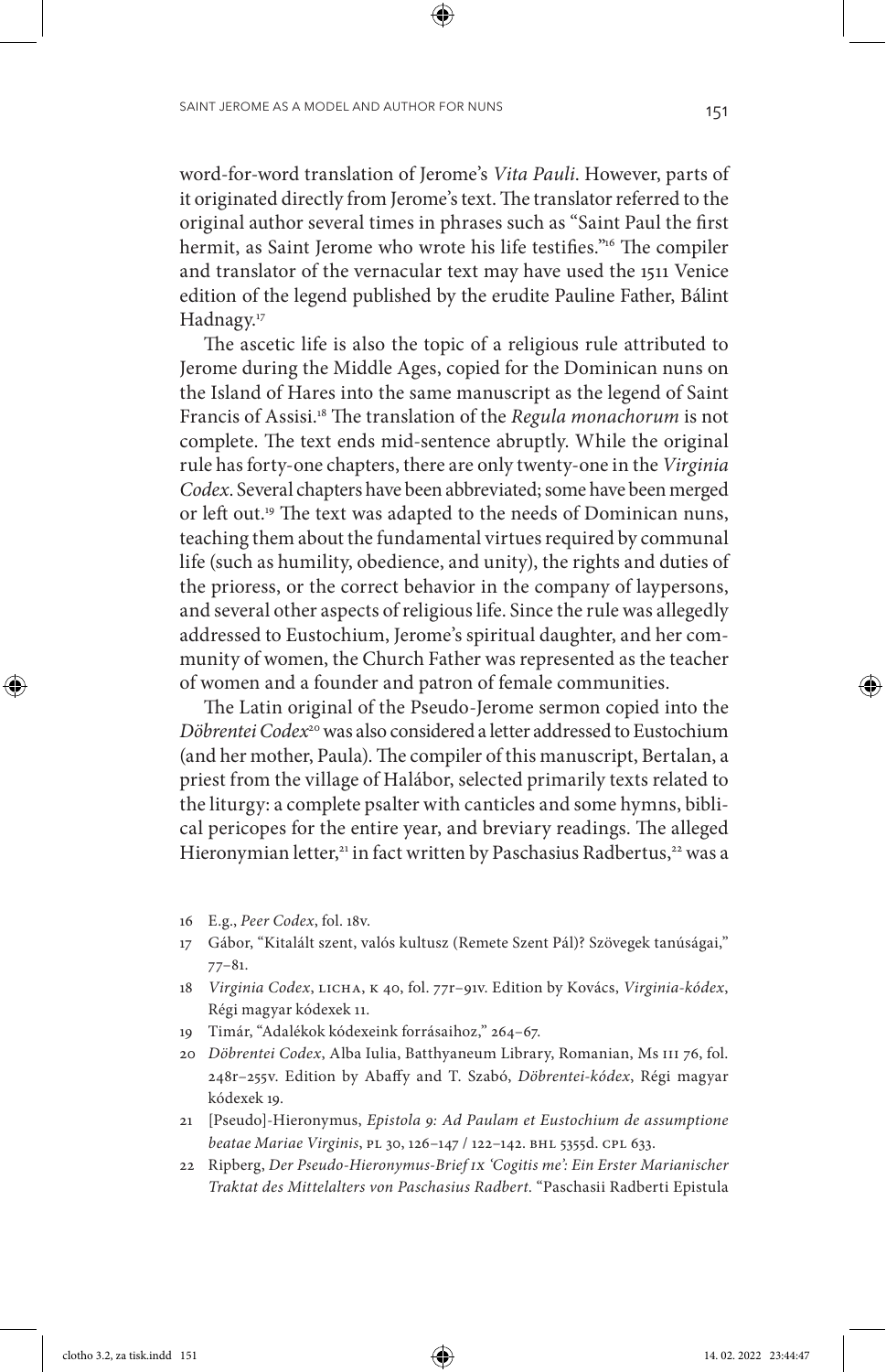breviary reading, being therefore well-known in the age. No wonder its passages (attributed, of course, to Jerome) occur eighteen times in various Hungarian-language sermon collections,<sup>23</sup> the most favored quotation being the one that compares the virgin state to angelic life.24 This and several other citations attributed to Jerome figured in the frequently used *florilegia*, *summae*, and model sermon collections used by the preachers of the age.<sup>25</sup> For example, the quote on angelic life appears at the headword *virginitas* in the *Tabula alphabetica* of the popular sermon collection entitled *Pomerium Sermonum.*<sup>26</sup> This volume, written by the Hungarian Observant Franciscan, Pelbartus of Temesvár, and his Mariological compendium, the *Stellarium coronae beatae virginis Mariae*, 27 were the direct Latin sources of most Hungarian-language quotes from Jerome.28 The references show that the readers of these vernacular texts got to know Jerome as an authority on ascetic life, virginity, Mariology, and biblical philology.

It is Jerome, the biblical philologist, to whom two Hungarian Bible translators referred when naming him as a model in their works. A Transylvanian Franciscan, András Nyújtódi, compiled the colophon to his own Hungarian translation of the Book of Judith<sup>29</sup> by borrowing passages from Jerome's preface to this biblical book. Since Nyújtódi prepared the text for his sister Judith, a Franciscan tertiary, so that she would not be in her cell without the book of her saint,<sup>30</sup> the Hungarian Friar could easily emulate Jerome's role as a teacher and spiritual guide for nuns. Moreover, in true Hieronymian fashion, he added short historical and cultural explanations to the

Hieronymi ad Paulam et Eustochium de Assumptione Sanctae Mariae Virginis," 97–162.

- 23 Korondi, "Szent Jeromos, az auctor a késő középkori magyar nyelvű kódexekben."
- 24 "[Q]uia semper angelis cognata virginitas. Profecto in carne, praeter carnem vivere, non terrena vita est, sed coelestis." PL 30, 130–131 / 126–127.
- 25 On such collections see Bárczi, *Ars compilandi: A késő középkori prédikációs segédkönyvek forráshasználata: A hiteles információk összegyűjtésének kevéssé bevallott módszerei: Az intertextualitás információs rendszerei*, 108–27.
- 26 Pelbartus de Themeswar, *Pomerium de sanctis*, fol. 2viiir.
- 27 [Pelbartus de Themeswar], *Stellarium coronae beatae virginis Mariae*.
- 28 Korondi, "Szent Jeromos, az auctor."
- 29 *Székelyudvarhelyi Codex*, Odorheiu Secuiesc, Romania, Haáz Rezső Múzeum Tudományos Könyvtár, fol. 1r–52r. Edition by N. Abaffy, *Székelyudvarhelyi Kódex*, Régi magyar kódexek 15.
- 30 "…hog ne lennél, az te Celladban az te zentednek konńvénelkvl…" *Székelyudvarhelyi Codex*, fol. 52r.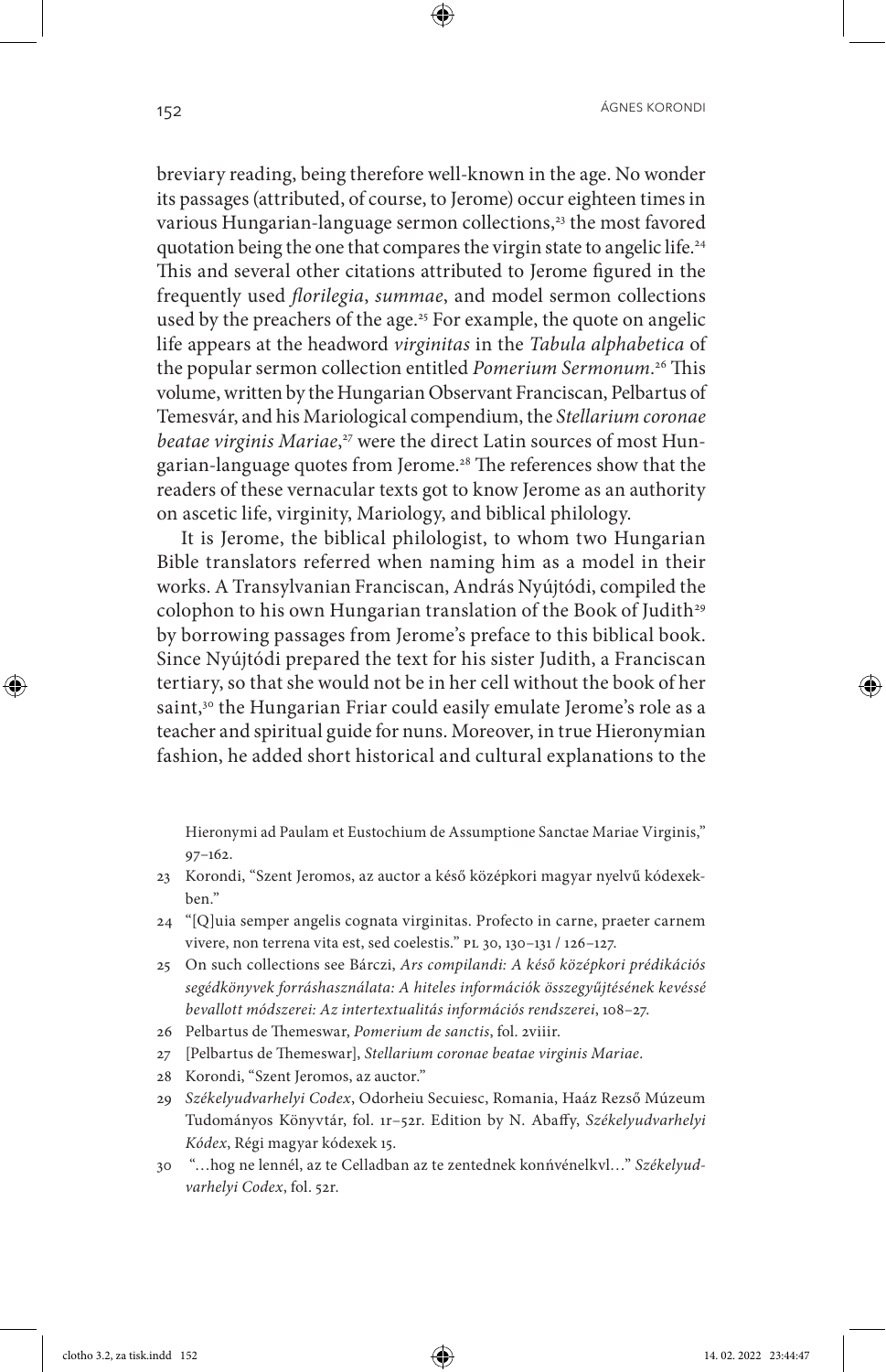more difficult passages to help his probably not-that-thoroughly- -educated sister understand the book better.

Another self-proclaimed follower of Jerome's translating activity also considered the needs of his cloistered sister and other nuns and lay brothers belonging to various orders. The monk known only as the Carthusian Anonym translated and compiled a voluminous book of pericopes and sermons<sup>31</sup> to offer spiritual food to the brothers and sisters who could not read such texts in Latin. He also intended his work as a weapon to be used against the "pestilential Lutheran heresy" spreading all over Europe.<sup>32</sup> A Latin prologue introduces the codex, which literary historians regard as the first Hungarian literary program.33 Here, the Anonym draws attention to the shameful lack of Hungarian Bible translations. Comparing his people to other nations in this respect, he refers to Jerome:

I have been wondering in holy meditation how most people speaking different languages have complete translations of the Bible in their mother tongues – let us only consider the German, Czech, French, or, here in our neighborhood, the Slavic language. To this, the divine Jerome transposed with remarkable skill not only the Bible itself but also the entire liturgy based on Hebrew, Greek, and Latin texts with new letters, and the same may be seen in others. Yet our uncouth and uneducated Hungarian people has not been permeated by grace to be able to boast of such merits even in the form of drafts. I believe that this must be attributed to laziness and negligence rather than to ignorance.<sup>34</sup>

- 31 *Érdy Codex*, NSZL, MNy 9. Edition by György Volf, Érdy *codex*, 2 vols., Nyelvemléktár, 4–5.
- 32 "[P]estifera luteriana heresi […]" *Érdy Codex*, fol. 1rb.
- 33 Tarnai, "A magyar nyelvet írni kezdik," 281–84.
- 34 "Hoc igitur sacracius mente tractans, vt qm omnium linguarum Naciones in sua lingua materna fere totam Bibliam habent translatam puta Theutonica, Bohemica francigena Gallica. Sic prope nos et Slaonica In quam Diuinus Ieronimus Non modo bybliam ipsam, sed et nouis literis ad instar hebraicarum, grecarum et latinarum totum officium sacerdotale miro ac modo subtilissimo conuertit: Sic et de ceteris est videre. hec autem nostra gens hungara tam rudis et rustica minime tali irroratur gracia vt more conmentariorum huiusmodi dignum ferre posset Quod non vicio ignorancie quinpocius ocy et negligencie ascribendum fore puto." *Érdy Codex*, fol. 1ra. Volf, Érdy *codex*, vol. 1, xxiii.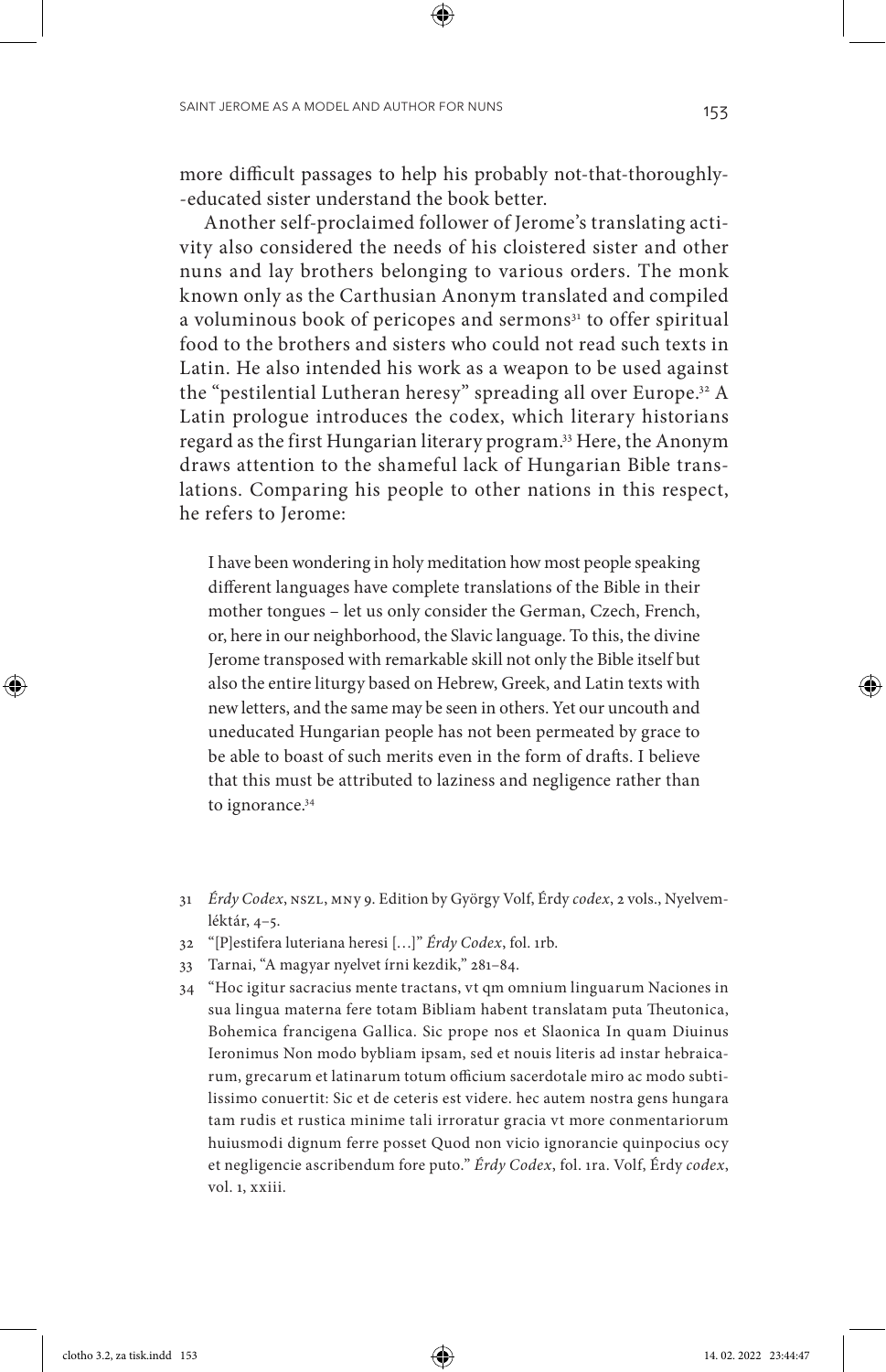The popular misbelief that Jerome prepared a Slavic translation of the Bible and the liturgy, as well as having invented the Glagolitic alphabet, was discussed in detail by Julia Verkholantsev.35 While the legend could have reached Hungary from the direction of Bohemia with a possible Polish mediation, the Carthusian Anonym must have come by it via Hungary's Croatian or Dalmatian neighbors<sup>36</sup> since he probably lived in the southern Hungarian monastery of Lövöld. For the would-be Hungarian Bible translator, the Slavic apostle was not only a model to imitate but also an illustrious representative of a neighboring culture with whom he wished to contend.

Apart from referring to Jerome as a model translator, the codex of the Carthusian Anonym also spoke about the saint's life. The manuscript contains a sermon for the saint's feast, which also encompasses his legend.37 The sermon emphasizes Jerome's true wisdom, contrasting it to self-serving, vain knowledge. The Hungarian famulus of the holy scholar often resorted to this wisdom: there are fifty-seven references to Jerome in the Érdy *Codex*, 38 which is a record within the discussed corpus (the second-highest number of quotations is twenty-four). The most significant part of the codex's legend is based on the *Legenda aurea*. 39 However, the Carthusian Anonym also used another hagiographical source, which was crucially important in the evolution of Jerome's cult.<sup>40</sup> The three apocryphal letters attributed to St. Augustine, Eusebius of Cremona, and Cyril of Jerusalem describe Jerome's death and the post-mortem miracles. The three texts, also known as *Vita et transitus Sancti Hieronymi*, were popular on both coasts of the Adriatic Sea in the fifteenth and the early sixteenth centuries.<sup>41</sup> Since I have discussed the possible routes by which the three letters arrived

- 35 Verkholantsev, *The Slavic Letters of St. Jerome: The History of the Legend and Its Legacy, or, How the Translator of the Vulgate Became an Apostle of the Slavs*.
- 36 On Jerome's cult in Dalmatia, see Ivić, "Jerome Comes Home: The Cult of Saint Jerome in Late Medieval Dalmatia," 618–44, "The 'Making' of a National Saint: Reflections on the Formation of the Cult of Saint Jerome in the Eastern Adriatic," 247–78.
- 37 *Érdy Codex*, fol. 280v–283v. Volf, *Érdy codex*, vol. 2, 560–66.
- 38 Imre Bán counted fifty-four mentions in his book *A Karthausi Névtelen műveltsége*, 50–51.
- 39 Horváth, *Középkori legendáink és a Legenda aurea*, 39–40.
- 40 Rice, *Saint Jerome*, 49–63.
- 41 Ivić, "The Cult of Saint Jerome in Dalmatia in the Fifteenth and the Sixteenth Centuries," 40–42, "Circulation of *Vita et Transitus Sancti Hieronymi* along the Eastern Adriatic Coast in the Late Middle Ages," 125–139.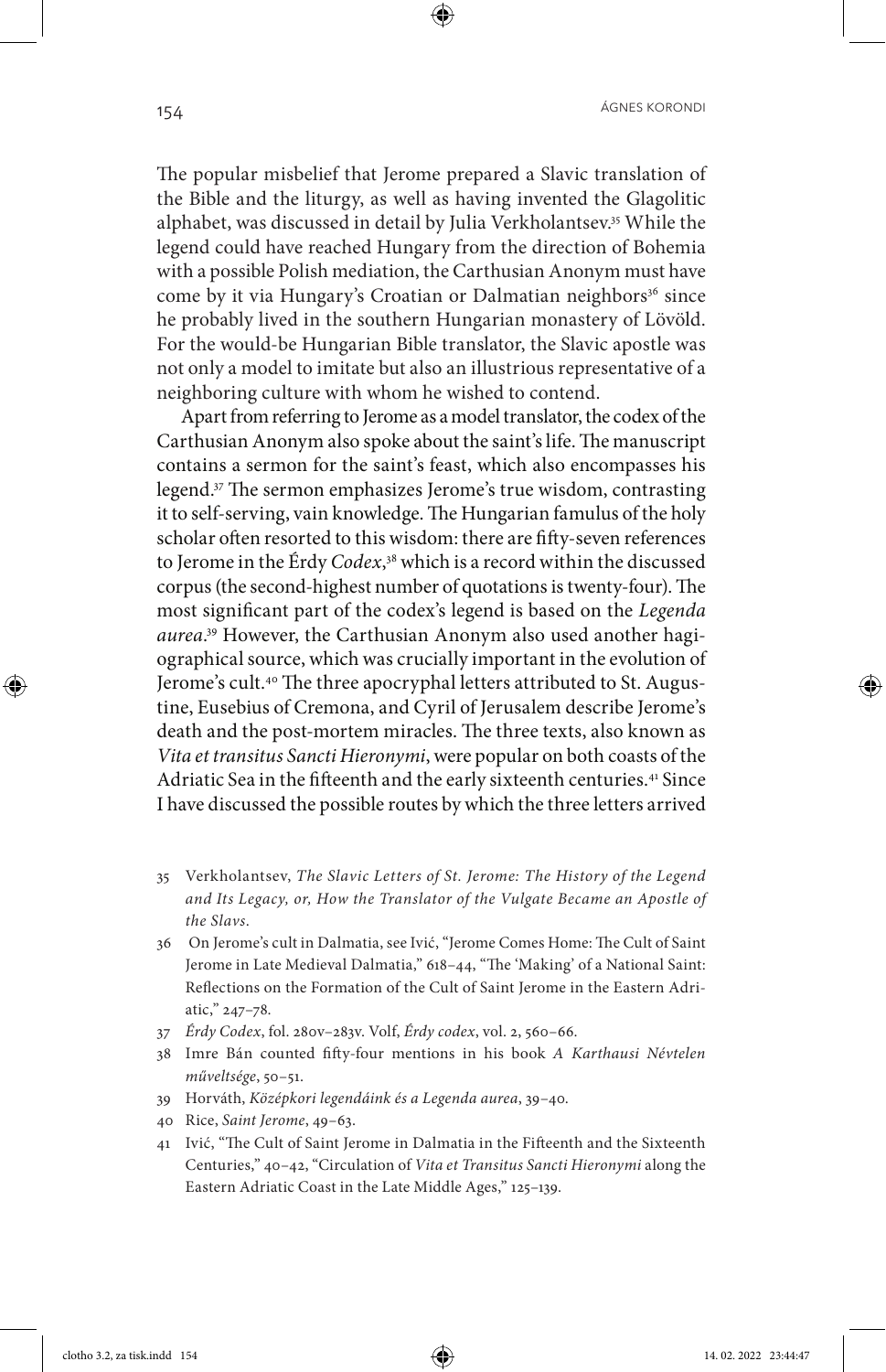to Hungary in detail elsewhere, I will not elaborate on it here.<sup>42</sup> Suffice it to say, they also penetrated the burgeoning Hungarian-language literature of the early sixteenth century.

Apart from three short references to the episode of the three men resurrected beside Jerome's grave from the letter by Pseudo-Cyril, the bulky codex of Márta Sövényházi, mentioned at the beginning of this paper, contains the translation<sup>43</sup> of Pseudo-Augustine's *Epistola ad Cyrillum de magnificentiis beati Hieronymi*. 44 With the transposition of this letter, the translator somewhat overreached himself, as the vernacular text is rather difficult to understand. Fortunately for the intended readers, the codex contains the life of Jerome from the Golden Legend as well.<sup>45</sup> This made it easier to appreciate Jerome's greatness even for those who got lost in the complicated sentences of Pseudo-Augustine.

The translator of a miracle narrative, $46$  originating from the letter by Pseudo-Cyril,<sup>47</sup> had a much easier task than the interpreter of Pseudo-Augustine since the exemplum is a colorful story, illustrating how useful it is for a nun to keep an image of Jerome in her cell. The Franciscan Friar, Ferenc Lippai, who compiled the *Kazinczy Codex*, seems to have preferred such tales, as he included several adventurous legends and exempla in the manuscript he prepared for the Poor Claires of Old Buda. He also copied another manuscript for this community, a codex that consists mainly of Marian sermons originating from Pelbartus of Temesvár.48 One of the exempla demonstrating the bodily taking up of the Virgin into Heaven also includes Jerome as a character.49 A

- 42 Korondi, "A*Vita et transitus Sancti Hieronymi* keletközép-európai és magyarországi elterjedéséről," 193–211.
- 43 *Érsekújvári Codex*, fol. 165v–171r.
- 44 [Pseudo]-Augustinus, *Epistola Augustini Hipponensis episcopi ad Cyrillum Jerosolymitanum episcopum, de magnificentiis beati Hieronymi*, PL 22, 281–289. BHL 3867. CPL 367.
- 45 Érsekújvári Codex, fol. 156r–158v.
- 46 *Kazinczy Codex*, NSZL, MNy 11, 18r–19v. Edition by Kovács, *Kazinczy-kódex*, Régi magyar kódexek 28.
- 47 [Pseudo-]Cyrillus, *Epistola Cyrilli episcopi Jerosolymitani de miraculis Hieronymi ad Sanctum Augustinum episc. Hipponensem*, PL 22, 289–326. BHL 3868. CPL 367. The source of the exemplum is in Chapter 13: PL 22, 309–11.
- 48 *Tihanyi Codex*, NSZL, MNy 75. The scribe and compiler of this manuscript was identified as Ferenc Lippai in the edition of the codex. Kovács, "Bevezetés," in *Tihanyi Kódex*, 20–29.
- 49 *Tihanyi Codex*, 184v–85r. Its source: [Pelbartus de Themeswar]: *Stellarium*, Lib. X, pars I, art. III.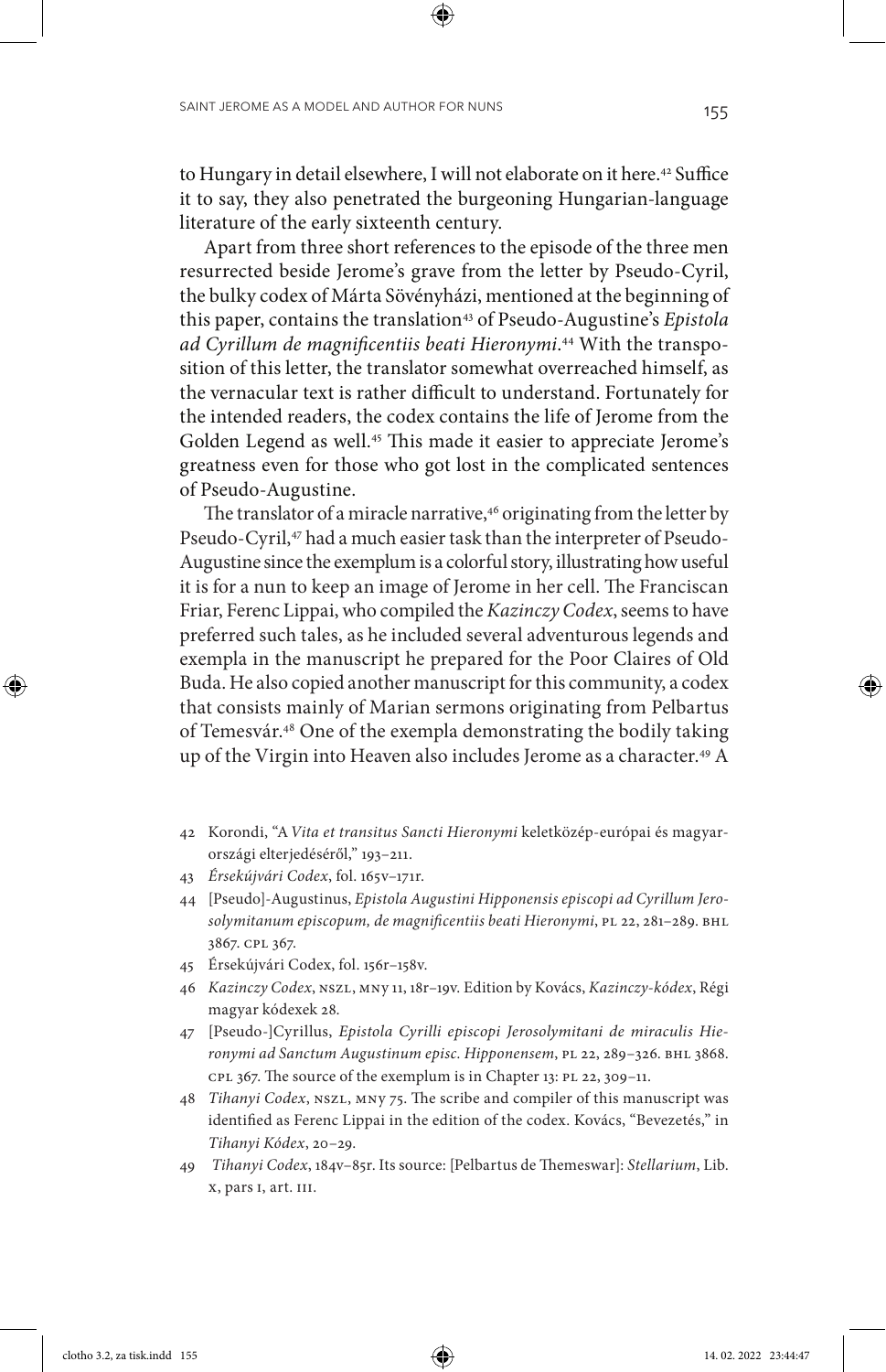friar refuses to honor his feast because, in the abovementioned sermon on the Assumption (which in fact was authored by Paschasius Radbertus), the saint did not clarify the issue of the bodily assumption. Mary and Jerome have to appear before him in a vision and explain this lapse. The story is additionally included in a Dominican collection of Marian sermons, which was also translated from Pelbartus' *Stellarium*. 50

All these texts by and about Jerome suggest that the saint was well known and honored among the compilers and readers of the late medieval Hungarian-language literature. He was appreciated as a great Marian theologian and biblical philologist whose austere and saintly life made him an authority in asceticism and monastic life at the same time. The slip of pen committed by Márta Sövényházi and mentioned in the introductory paragraph of this paper is a small but quite suggestive testimony to the popularity of the Church Father in the first decades of the sixteenth century, even among mainly Hungarian-speaking nuns.

<sup>50</sup> *Horvát Codex*, NSZL, MNy 7, 96v–97v. Edition by Haader and Papp, *Horvát-kódex*, Régi magyar kódexek 17.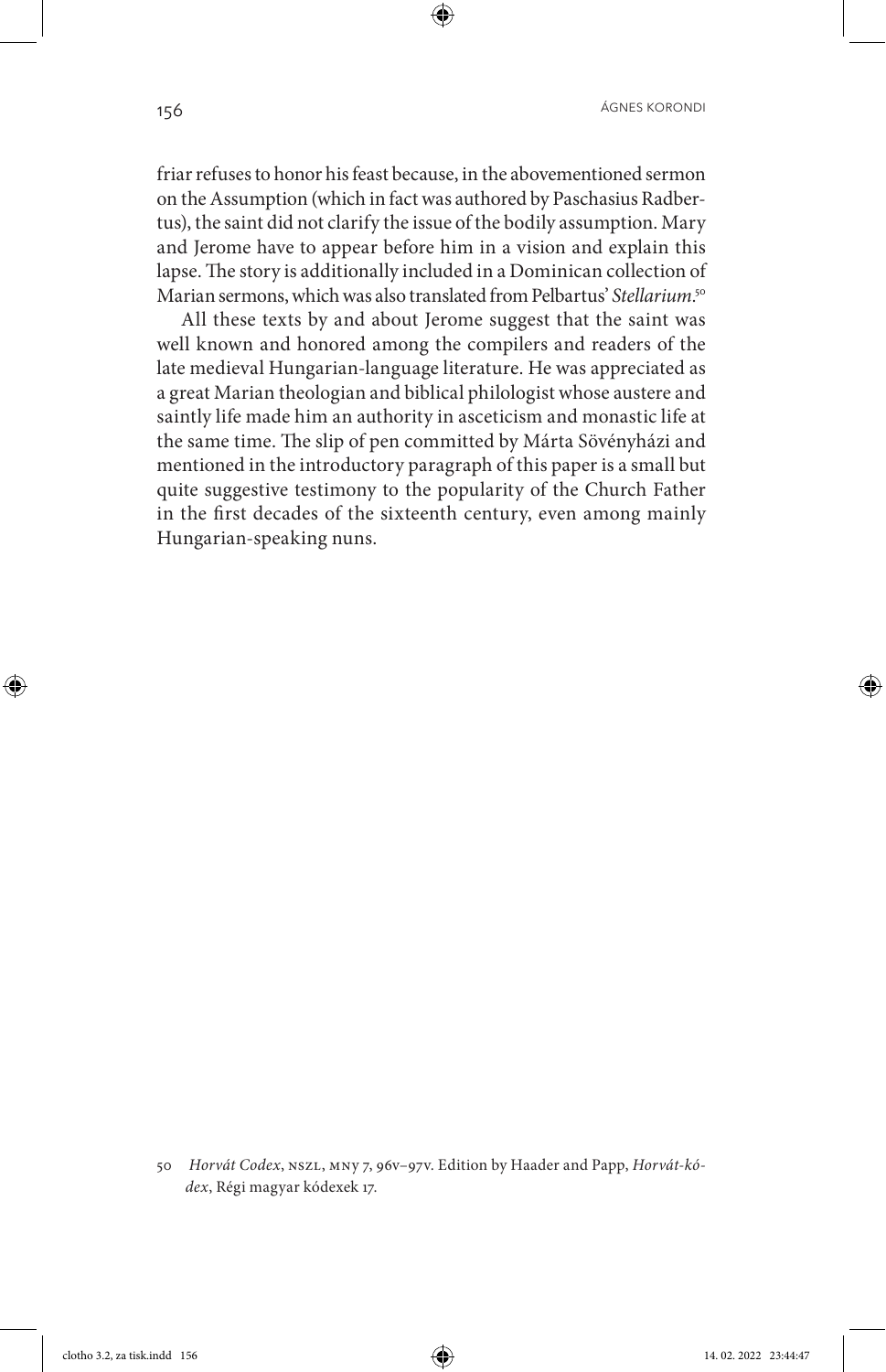#### BIBLIOGRAPHY

Abaffy, Csilla, and Csilla T. Szabó, eds. *Döbrentei-kódex, 1508: Halábori Bertalan keze írásával: A nyelvemlék hasonmása és betűhű átirata bevezetéssel és jegyzetekkel* [Döbrentei Codex, 1508: Written by the hand of Bertalan Halábori: The facsimile and transliteration of the early Hungarian text with an introduction and notes]. Régi Magyar Kódexek 19. Budapest: Argumentum Kiadó and Magyar Nyelvtudományi Társaság, 1995.

——— , ed. *Székelyudvarhelyi Kódex, 1526–1528: A nyelvemlék hasonmása és betűhű átirata bevezetéssel és jegyzetekkel* [Székelyudvarhelyi Codex, 1526–1528: The facsimile and transliteration of the early Hungarian text with an introduction and notes]. Régi magyar kódexek 15. Budapest: Magyar Nyelvtudományi Társaság, 1993.

- Augustinus, [Pseudo-]. *Epistola Augustini Hipponensis episcopi ad Cyrillum Jerosolymitanum episcopum, de magnificentiis beati Hieronymi*. PL 22, 281–289.
- Bálint, Sándor. *Ünnepi kalendárium: A Mária-ünnepek és jelesebb napok hazai és közép-európai hagyományvilágából* [Festive calendar: Marian feasts and important days from the autochthonous and European tradition], vol. 2. Budapest: Szent István Társulat, 1977.
- Bán, Imre. *A Karthausi Névtelen műveltsége* [The erudition of the Carthusian Anonym]. Budapest: Akadémiai Kiadó, 1976.
- Bárczi, Ildikó. *Ars compilandi: A késő középkori prédikációs segédkönyvek forráshasználata: A hiteles információk összegyűjtésének kevéssé bevallott módszerei: Az intertextualitás információs rendszerei* [Ars compilandi: The use of sources in the late medieval handbooks of sermon making: The little acknowledged methods of gathering authentic information: The informational systems of intertextuality]. Budapest, Universitas, 2007.
- Csapodi, Csaba, and Klára Csapodiné Gárdonyi. *Bibliotheca Hungarica: Kódexek és nyomtatott könyvek Magyarországon 1526 előtt* [Bibliotheca Hungarica: Codices and printed books in Hungary before 1526], vol. 1–3. Budapest: MTAK, 1988–1994.
- Cyrillus, [Pseudo-]. *Epistola Cyrilli episcopi Jerosolymitani de miraculis Hieronymi ad Sanctum Augustinum episc. Hipponensem*. PL 22, 289–326.

*Döbrentei Codex*. Batthyaneum Library, Alba Iulia. Ms III 76.

*Érdy codex*. National Széchényi Library, Manuscript Collection, Budapest. MNy 9.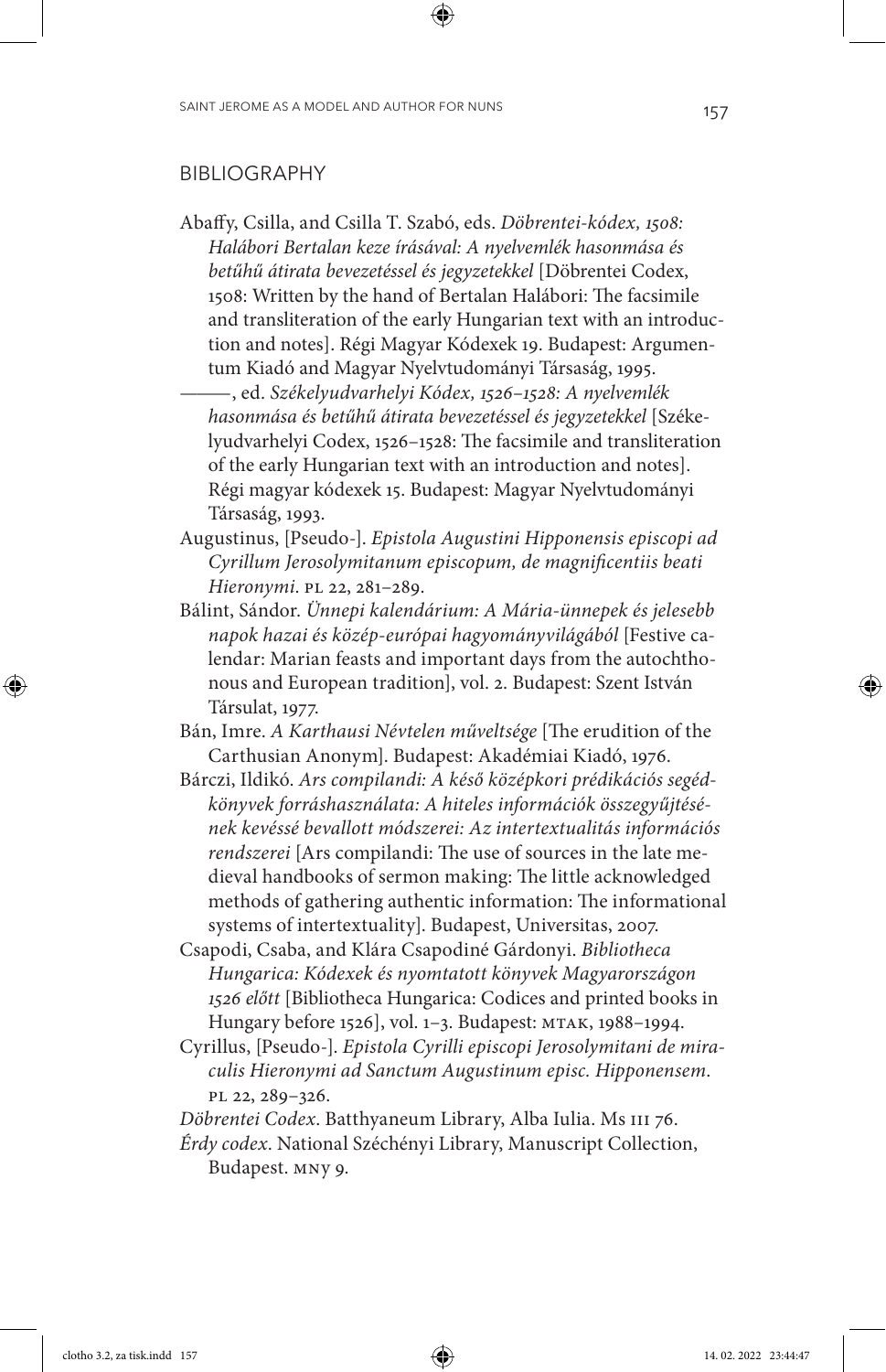- Érsekújvári *Codex*. Library and Information Centre of the Hungarian Academy of Sciences, Department of Manuscripts and Rare Books, Budapest. K 45.
- Gábor, Csilla. "Kitalált szent, valós kultusz (Remete Szent Pál)? Szövegek tanúságai" [Imaginary saint, real cult (Saint Paul the First Hermit)? The testimony of texts]. In *Laus et polemia: Magasztalás* és *vetekedés közép- és kora újkori szövegtípusokban* [Laus et polemia: Praise and polemics in medieval and early modern text types], 69–84. Debrecen: Debreceni Egyetemi Kiadó; Kolozsvár: Bolyai Társaság, Egyetemi Műhely Kiadó, 2015.
- Haader, Lea, and Zsuzsanna Papp, eds. *Horvát-kódex, 1522: A nyelvemlék hasonmása és betűhű átirata bevezetéssel és jegyzetekkel* [Horvát Codex, 1522: The facsimile and transliteration of the early Hungarian text with an introduction and notes]. Régi magyar kódexek 17. Budapest: [Magyar Nyelvtudományi Társaság], 1994.
	- ——— , ed. Érsekújvári *Kódex, 1529–1531: A nyelvemlék hasonmása*  és *betűhű* átirata *bevezetéssel* és *jegyzetekkel* [Érsekújvári Codex, 1529–1531: The facsimile and transliteration of the early Hungarian text with an introduction and notes]. Régi magyar kódexek 32. Introduction by Edit Madas and Lea Haader. Budapest: MTA Nyelvtudományi Intézete; MTAK; Tinta, 2012.
	- ——— . "Arcképtöredékek ómagyar scriptorokról" [Fragmentary portraits of old Hungarian scribes]. In "*Látjátok feleim…": Magyar nyelvemlékek a kezdetektől a 16. század elejéig* [Can you see, my brothers… Monuments of the Hungarian language from the beginnings to the early sixteenth century], edited by Edit Madas, 53–78. Budapest: OSZK, 2009.

——— . "Írásbeli megakadásjelenségek történeti pszicholingvisztikai szemszögből" [Disfluencies in writing in a historical-psycholinguistic perspective]. *Magyar Nyelvőr* 133.1 (2009): 48–65.

Hieronymus, [Pseudo-]. *Epistola IX. Ad Paulam et Eustochium: De assumptione beatae Mariae Virginis*. PL 30, 126–147 / 122–142.

- *Horvát Codex*. National Széchényi Library, Manuscript Collection, Budapest. MNy 7.
- Horváth, Cyrill. *Középkori legendáink és a Legenda aurea* [Our medieval legends and the *Legenda aurea*]. Budapest, 1911.
- Horváth, János. *A magyar irodalmi műveltség kezdetei: Szent Istvántól Mohácsig* [The beginnings of Hungarian literary culture: From Saint Stephen to Mohács]. Budapest: Magyar Szemle Társaság, 1944.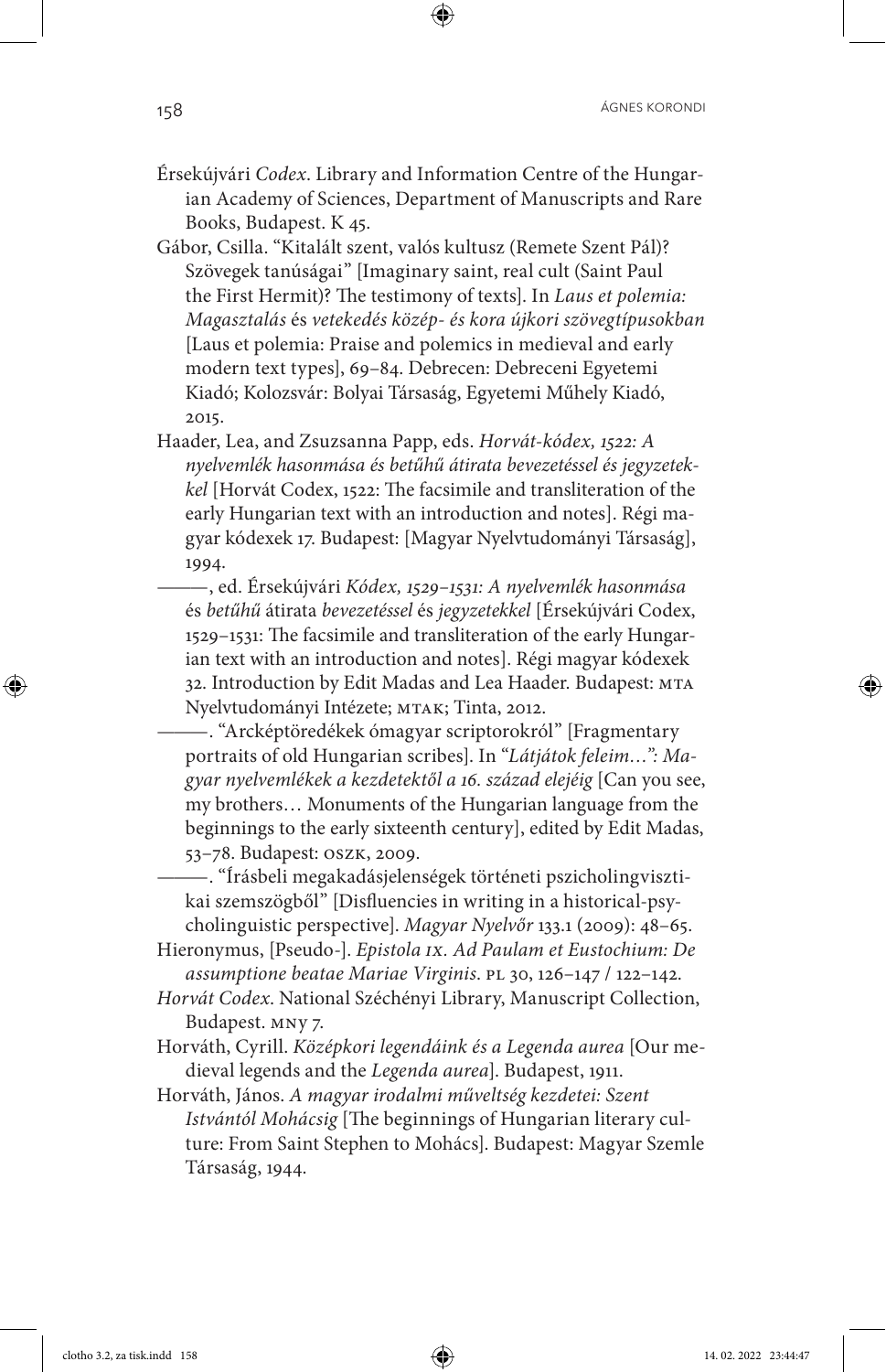Ivić, Ines. "Circulation of *Vita et Transitus Sancti Hieronymi* along the Eastern Adriatic Coast in the Late Middle Ages." *Edinost in dialog / Unity and Dialogue* 75.1 (2020): 125–139.

——— . "Jerome Comes Home: The Cult of Saint Jerome in Late Medieval Dalmatia." *Hungarian Historical Review* 5.3 (2016): 618–644.

——— . "The 'Making' of a National Saint: Reflections on the Formation of the Cult of Saint Jerome in the Eastern Adriatic." In *Visualizing Past in a Foreign Country: Schiavoni / Illyrian Confraternities and Colleges in Early Modern Italy in Comparative Perspective*, edited by Giuseppe Capriotti, Francesca Coltrinari, and Jasenka Gudel. Supplement 7 (2018), *Il Capitale Culturale: Studies on the Value of Cultural Heritage*: 247–278.

——— . "The Cult of Saint Jerome in Dalmatia in the Fifteenth and the Sixteenth Centuries." MA thesis, Central European University, Budapest, 2016.

- Kacskovics-Reményi, Andrea and Beatrix Oszkó, eds. *Peer-kódex: A nyelvemlék hasonmása és betűhű átirata bevezetéssel és jegyzetekkel* [Peer Codex: The facsimile and transliteration of the early Hungarian text with an introduction and notes]. Régi Magyar Kódexek 25. Budapest: Argumentum Kiadó and Magyar Nyelvtudományi Társaság, 2000.
- *Kazinczy Codex*. National Széchényi Library, Manuscript Collection, Budapest. MNy 11.
- Klaniczay, Gábor. "Sacred Sites in Medieval Buda." In *Medieval Buda in Context*, edited by Balázs Nagy, Martyn Rady, Katalin Szende, and András Vadas, 229–254. Leiden: Brill, 2016.
- Korondi, Ágnes. "A Vita et transitus Sancti Hieronymi keletközépeurópai és magyarországi elterjedéséről" [On the dissemination of the Vita et transitus Sancti Hieronymi in East Central Europe and Hungary]. In *A könyv és olvasója: A 14–16. századi könyvkultúra interdiszciplináris megvilágításban* [The book and its reader: 14–16th-century book culture in an interdisciplinary light], edited by Laura Fábián, Borbála Lovas, Péter Haraszti Szabó, and Dorottya Uhrin, 193–211. Budapest, MTA-ELTE HECE, 2018.

——— . "Szent Jeromos, az auctor a késő középkori magyar nyelvű kódexekben" [Saint Jerome, the auctor in the late medieval Hungarian-language codices]. In *Emlék – Emlékmű – Műemlék* [Memory – Memorial – Monument], edited by Anna Boreczky and Franciska Dede. Budapest: OSZK, forthcoming.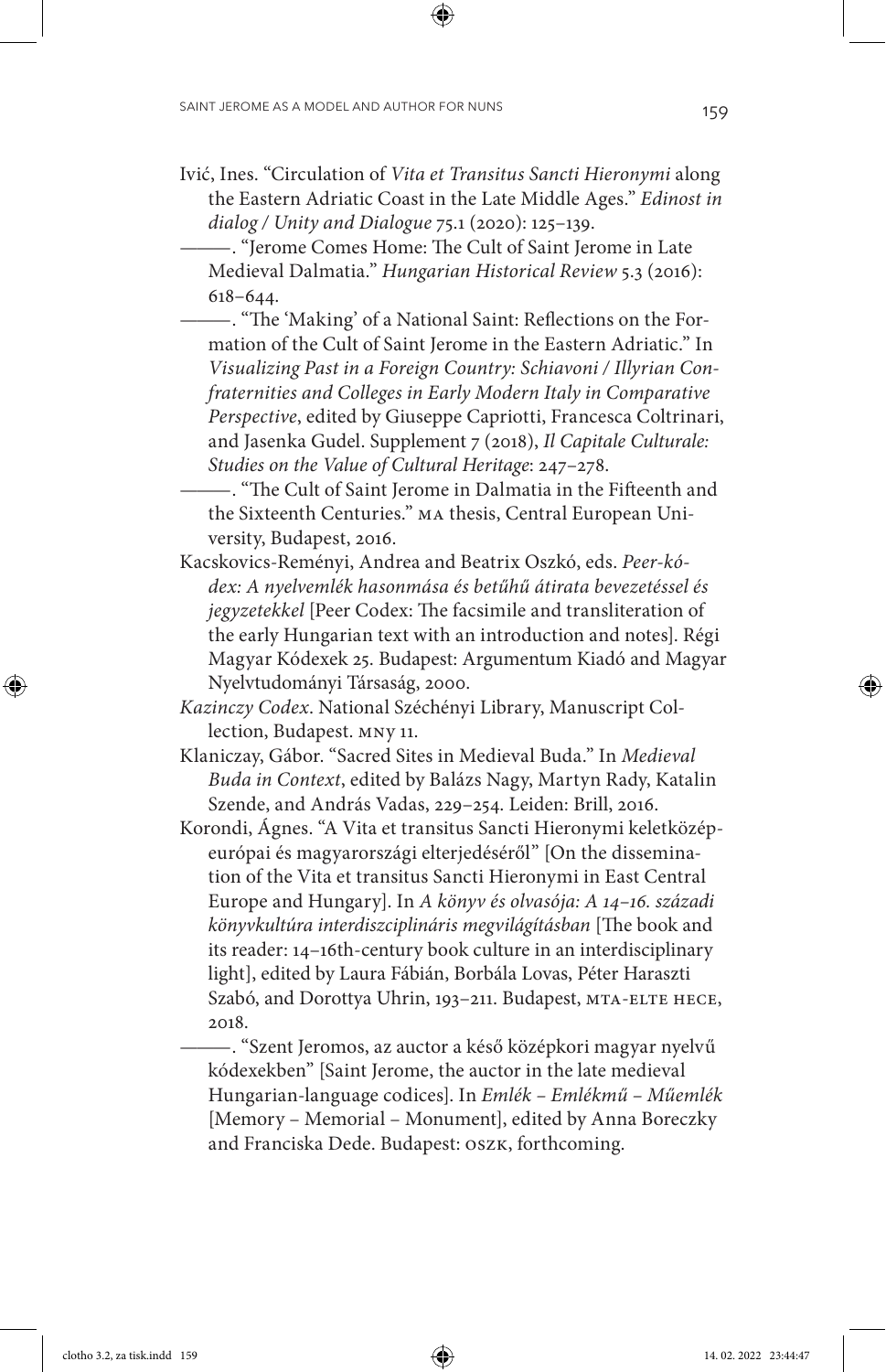- Kovács, Zsuzsa, ed. *Kazinczy-kódex, 1526–1541: A nyelvemlék hasonmása és betűhű átirata bevezetéssel és jegyzetekkel* [Kazinczy Codex, 1526–1541: The facsimile and transliteration of the early Hungarian text with an introduction and notes]. Régi magyar kódexek 28. Budapest: Pharma Press; Magyar Nyelvtudományi Társaság, 2003.
	- ——— , ed. *Tihanyi Kódex, 1530–1532: A nyelvemlék hasonmása és betűhű átirata bevezetéssel és jegyzetekkel* [Tihanyi Codex, 1530–1532: The facsimile and transliteration of the early Hungarian text with an introduction and notes]. Régi magyar kódexek 31. Budapest: Pharma Press; Magyar Nyelvtudományi Társaság, 2007.
- ——— , ed. *Virginia-kódex, XVI. század eleje: A nyelvemlék hasonmása és betűhű átirata bevezetéssel és jegyzetekkel* [Virginia Codex, beginning of the sixteenth century: The facsimile and transliteration of the early Hungarian text with an introduction and notes]. Régi magyar kódexek 11. Budapest: Magyar Nyelvtudományi Társaság, 1990.
- Lázs, Sándor. *Apácaműveltség Magyarországon a XV–XVI. század fordulóján: Az anyanyelvű irodalom kezdetei* [Nuns' culture in Hungary at the turn of the 15th-16th centuries: The beginnings of vernacular literature]. Budapest: Balassi, 2016.
- Madas, Edit. "Az Érsekújvári Kódex mint a menekülő apácák hordozható könyvtára és két új forrásazonosítás (Műhelytanulmány)" [The Érsekújvári Codex as the portable library of fleeing nuns and two newly identified sources (Working paper)]. In *Szöveg – emlék – kép* [Text – memory – image], edited by László Boka and Judit P. Vásárhelyi, 91–104. Budapest: Bibliotheca Nationalis Hungariae; Gondolat, 2011.
- Mező, András. *Patrocíniumok a középkori Magyarországon* [The patron saint of the churches in medieval Hungary]. Budapest: METEM, 2003.
- National Széchényi Library. "Virtual Corvinas." Bibliotheca Corvina Virtualis, available online.
- Paschasius Radbertus. "Paschasii Radberti Epistula Hieronymi ad Paulam et Eustochium de Assumptione Sanctae Mariae Virginis." In *De partu virginis; De assumptione sanctae mariae virginis*, eds. E. A. Matter and A. Ripberg. CCCM 56C. Turnhout: Brepols, 1985, 97–162.
- *Peer Codex*. National Széchényi Library, Manuscript Collection, Budapest. MNy 12.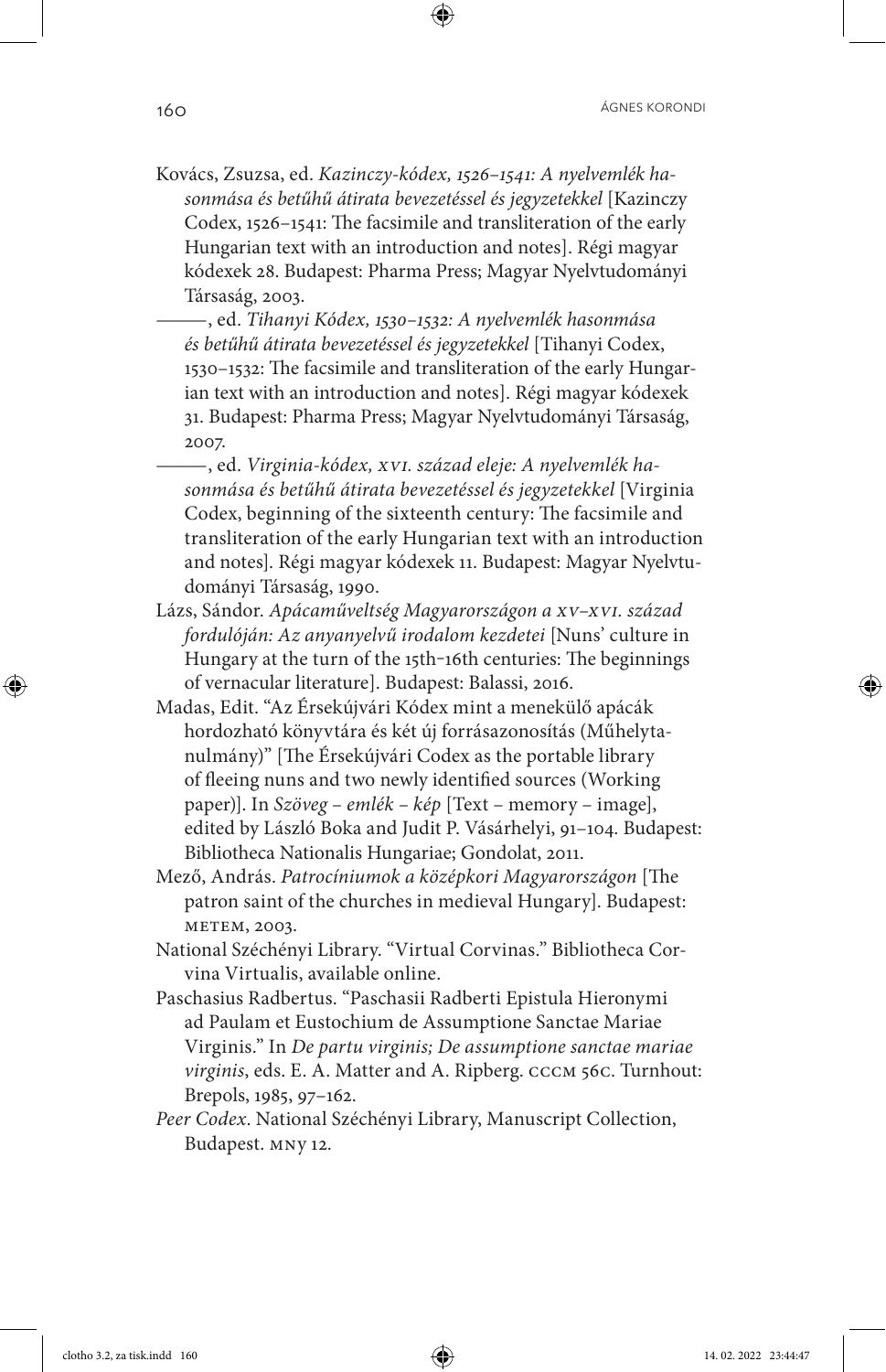- Pelbartus de Themeswar. *Pomerium de sanctis,* Pars aestivalis. Augsburg, 1502.
- [Pelbartus de Themeswar.] *Stellarium coronae beatae virginis Mariae.* [Basel: Jacobus Wolff, c.1497 / 1500].
- Pócs, Dániel. "D12 (= Kalauz / Guide 2018, Kat. D12) Szent Jeromos: Kommentár Szent Pál leveleihez (Commentarii in Epistolas S. Pauli ad Galatas, ad Ephesios, ad Titum, ad Philemonem), Nicolas of Lyra: Postilla a zsidókhoz írt levélhez (Postilla super S. Pauli Epistolam ad Hebraeos)" [Saint Jerome: Commentaries on Galatians, Ephesians, Titus, and Philemon, Nicolaus de Lyra: Postil on Saint Paul's Epistle to the Hebrews]. In "*Az ország díszére." A Corvina könyvtár budai műhelye: Kiállítási katalógus* [The Corvina Library and the Buda workshop: Exhibition catalogue], edited by Edina Zsupán, 231–234. Budapest: Országos Széchényi Könyvtár, 2020.
- Radocsay, Dénes. *A középkori Magyarország táblaképei* [Panel paintings of medieval Hungary]. Budapest: Akadémiai, 1955.
- Rice, Eugene F. *Saint Jerome in the Renaissance*. Baltimore: Johns Hopkins University Press, 1985.
- Ripberg, Albert. *Der Pseudo-Hieronymus-Brief IX* '*Cogitis me': Ein Erster Marianischer Traktat des Mittelalters von Paschasius Radbert*. Spicilegium Friburgense 9. Freiburg: Universitätsverlag, 1962.
- Romhányi, Beatrix F. "The Monastic Topography of Medieval Buda." In *Medieval Buda in Context*, edited by Balázs Nagy, Martyn Rady, Katalin Szende, and András Vadas, 204–228. Leiden: Brill, 2016.
- *Székelyudvarhelyi Codex*. Odorheiu Secuiesc, Romania, Haáz Rezső Múzeum Tudományos Könyvtár.
- Tarnai, Andor. *"A magyar nyelvet írni kezdik": Irodalmi gondolkodás a középkori Magyarországon* ["The Hungarian language starts to be written:" Literary thinking in medieval Hungary]. Budapest: Akadémiai Kiadó, 1984.
- *Tihanyi Codex.* National Széchényi Library, Manuscript Collection, Budapest. MNy 75.
- Timár, Kálmán. "Adalékok kódexeink forrásaihoz" [Additions to the sources of our codices]. *Irodalomtörténti Közlemények* 36.4 (1926): 264–270.
- Verkholantsev, Julia. *The Slavic Letters of St. Jerome: The History of the Legend and Its Legacy, or, How the Translator of the Vulgate Became an Apostle of the Slavs*. DeKalb, IL: Northern Illinois University Press, 2014.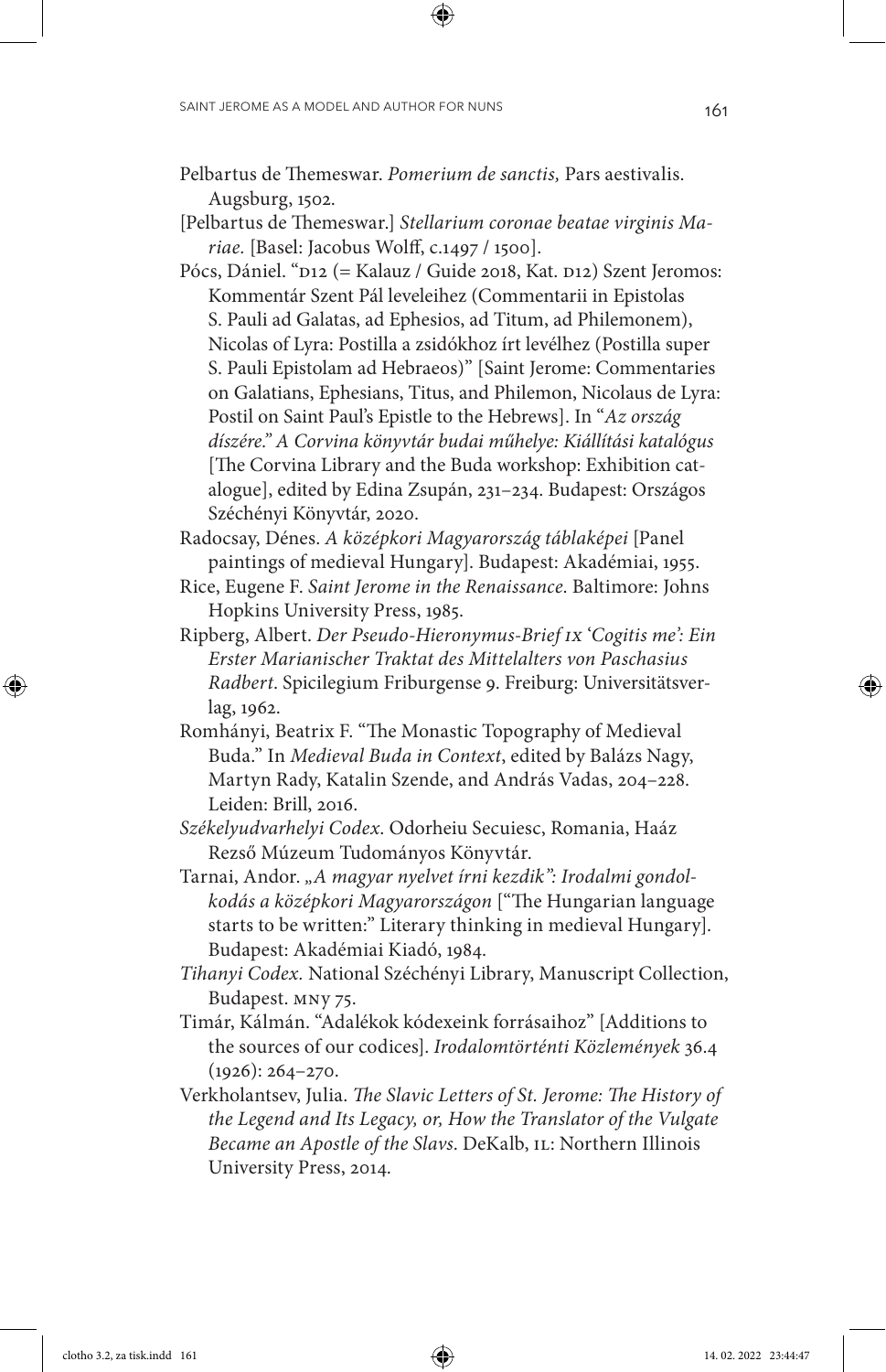- *Virginia Codex*. Library and Information Centre of the Hungarian Academy of Sciences, Department of Manuscripts and Rare Books, Budapest. K 40.
- Volf, György, ed. *Érdy codex*. 2 vols. Nyelvemléktár, 4–5. Budapest: MTA, 1876.
- Zsupán, Edina, and Ferenc Földesi. *The Corvina Library and the Buda Workshop: A Guide to the Exhibition*, transl. Ágnes Latorre. Budapest: Országos Széchényi Könyvtár, 2018.
	- ——— . "F 8 (= Kalauz / Guide 2018, Kat. F8) Eusebius Krónikájának második könyve (Chronikoi kanones) Szent Jeromos latin fordításában" [The second book of Eusebius' Chronicle in Saint Jerome's translation]. In "*Az ország díszére." A Corvina könyvtár budai műhelye: Kiállítási katalógus* [The Corvina Library and the Buda workshop: Exhibition catalogue], edited by Edina Zsupán, 309–311. Budapest: Országos Széchényi Könyvtár, 2020.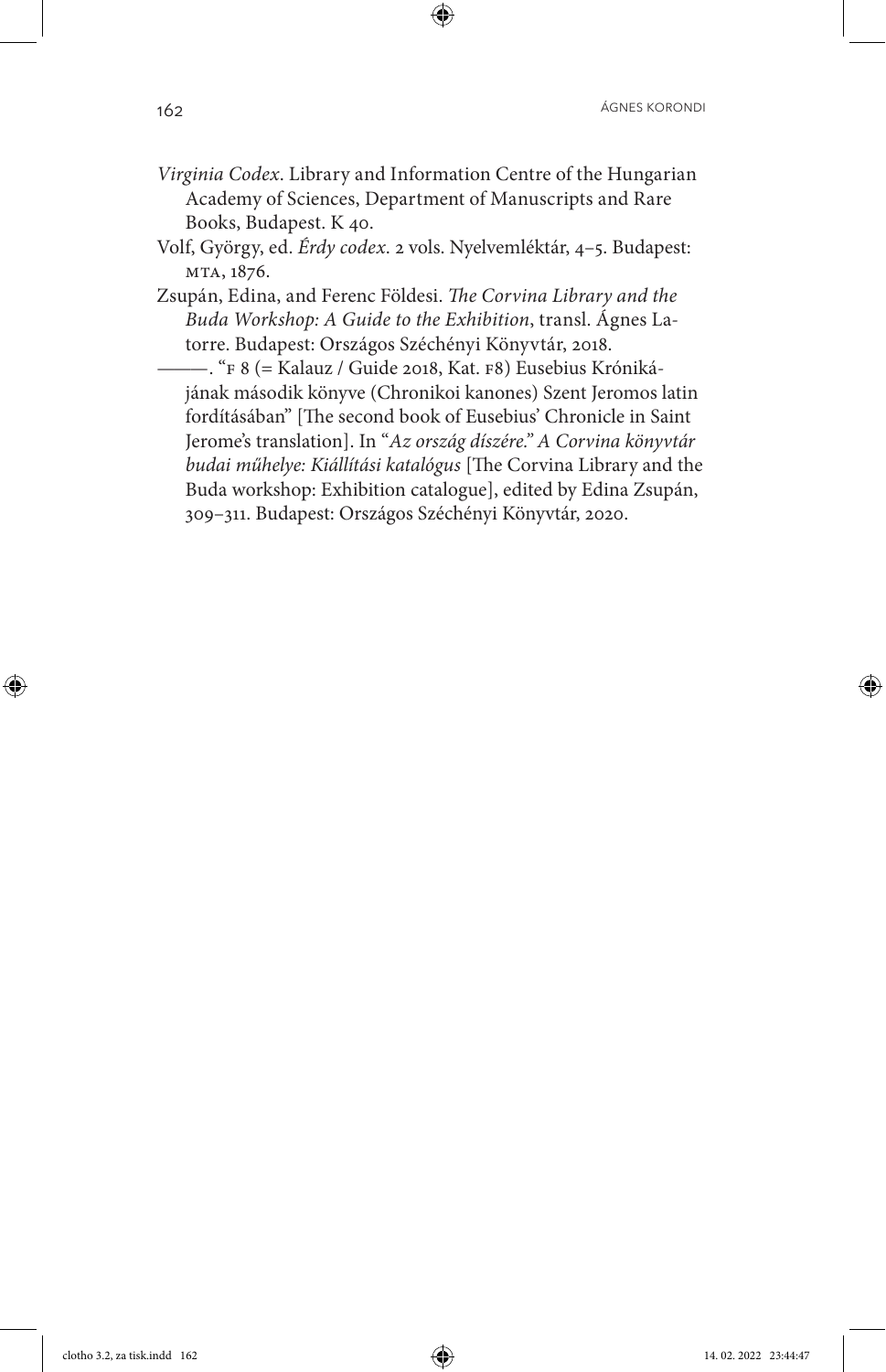#### ABSTRACT

Saint Jerome was a prominent figure in the Hungarian-language literature prepared mainly for nuns in the last decade of the fifteenth and the first decades of the sixteenth century. A Dominican codex contains two legends about him (one of them is the translation of Pseudo-Augustine's *Epistola ad Cyrillum de magnificentiis beati Hieronymi*), while a Franciscan manuscript preserved the Hungarian version of the *Regula monachorum* attributed to Jerome. The Franciscan András Nyújtódi represented the Church Father as a model teacher and translator when quoting the great biblical philologist's dedicatory lines to the Book of Judith in his translation of the same biblical book, which this Transylvanian friar prepared as a private reading for his sister, a Franciscan tertiary. Another self-proclaimed follower of Jerome's translating activity was an anonymous Carthusian monk, who mentioned the Slavic Bible and liturgy prepared by the saintly scholar. – The paper presents the texts by and about Jerome, which can be found in the not very extensive late medieval Hungarian-language literature, and traces the image of the saintly author as represented for the audience of the corpus produced for Observant Dominican and Franciscan nuns, tertiaries, and in a few cases perhaps laypersons.

KEYWORDS: medieval Hungarian-language literature, Saint Jerome, Pseudo-Jerome, reception of Jerome, Bible translation, *Vita et transitus Sancti Hieronymi*